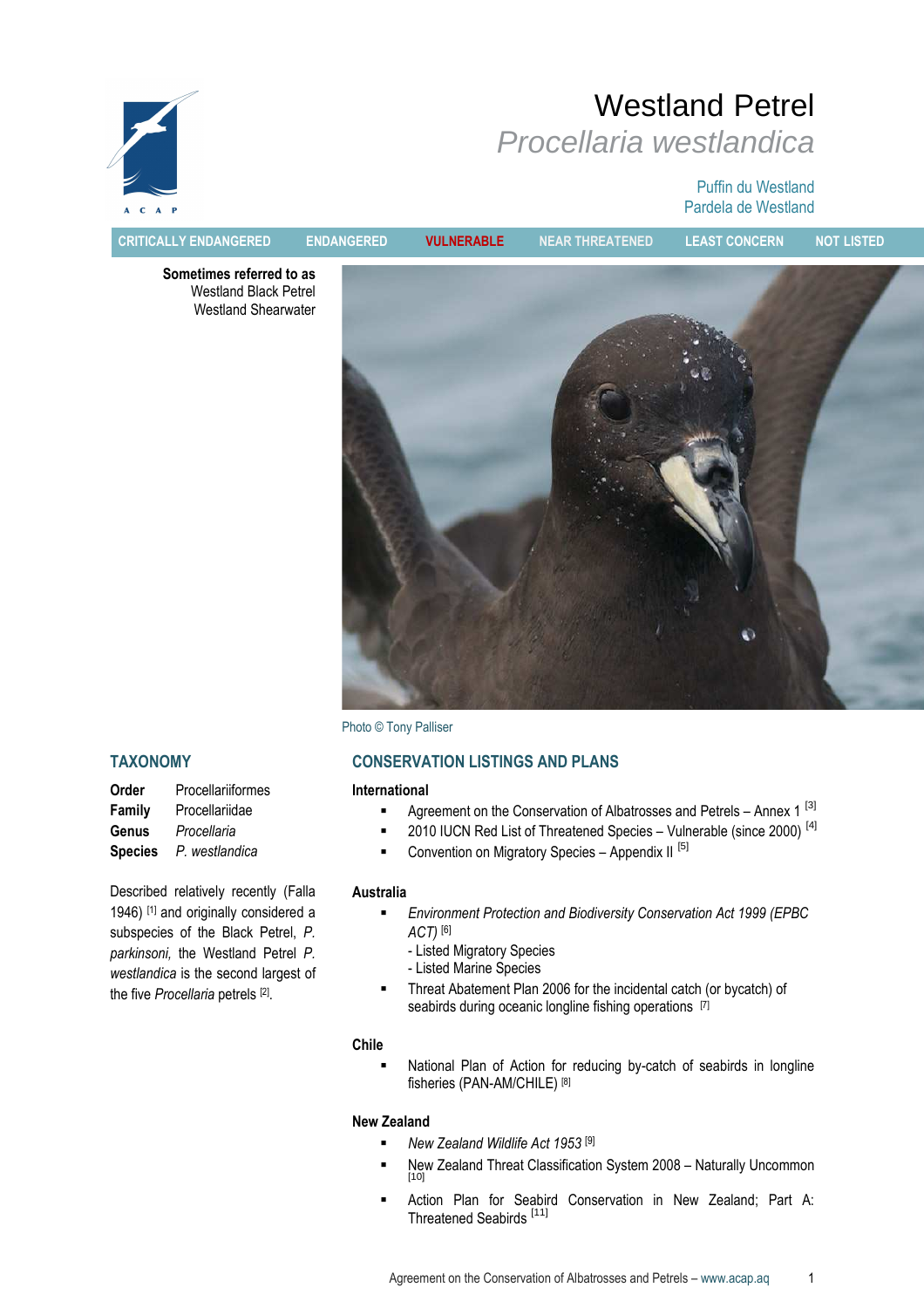#### BREEDING BIOLOGY

Procellaria westlandica is a colonial, burrow-nesting, annually breeding species. It breeds in winter with birds returning to colonies from mid February to early April  $[2, 12, 13]$ . Pre-laying exodus is thought to be c. 15 days  $[14]$ . Most eggs are laid in May (starting c. 12 May and peaking c. 23 May) and hatch mostly in the last half of July, with incubation taking 57 to 65 days  $[2, 14]$ . Chicks fledge from November to January at about 120-140 days old  $[2, 14, 15]$  (Table 1). Minimum age of first return to land is three and the youngest recorded age of first breeding is five years [16].

Table 1. Breeding cycle of P. westlandica.

|                           | Jun | Jul | Aua | Sep | Oct | Nov | <b>Dec</b> | Jan | Feb | Mar | Apr | May |
|---------------------------|-----|-----|-----|-----|-----|-----|------------|-----|-----|-----|-----|-----|
| At colonies               |     |     |     |     |     |     |            |     |     |     |     |     |
| <b>Egg laying</b>         |     |     |     |     |     |     |            |     |     |     |     |     |
| Incubating                |     |     |     |     |     |     |            |     |     |     |     |     |
| <b>Chick provisioning</b> |     |     |     |     |     |     |            |     |     |     |     |     |

#### BREEDING STATES

Table 2. Distribution of the global P. westlandica population among Parties to the Agreement.

New Zealand Breeding pairs 100%

#### BREEDING SITES

Procellaria westlandica is a New Zealand endemic (Table 2, Figure 1), breeding at only one site over an area of 16 square kilometres in forested hills on the west coast of South Island. The total population, including juveniles and nonbreeders, was estimated at 20,000 ±5,000 individuals in 1982 (J.A. Bartle in [13]). In 2008, the breeding population was estimated



to number 4,000 pairs [17] (Table 3). Figure 1. Location of the single breeding sites and approximate range of P. westlandica with the boundaries of selected Regional Fisheries Management Organisations (RFMOs) also shown.

CCAMLR – Commission for the Conservation of Antarctic Marine Living Resources CCSBT - Convention for the Conservation of Southern Bluefin Tuna IATTC - Inter-American Tropical Tuna Commission ICCAT - International Commission for the Conservation of Atlantic Tunas IOTC - Indian Ocean Tuna Commission WCPFC - Western and Central Pacific Fisheries Commission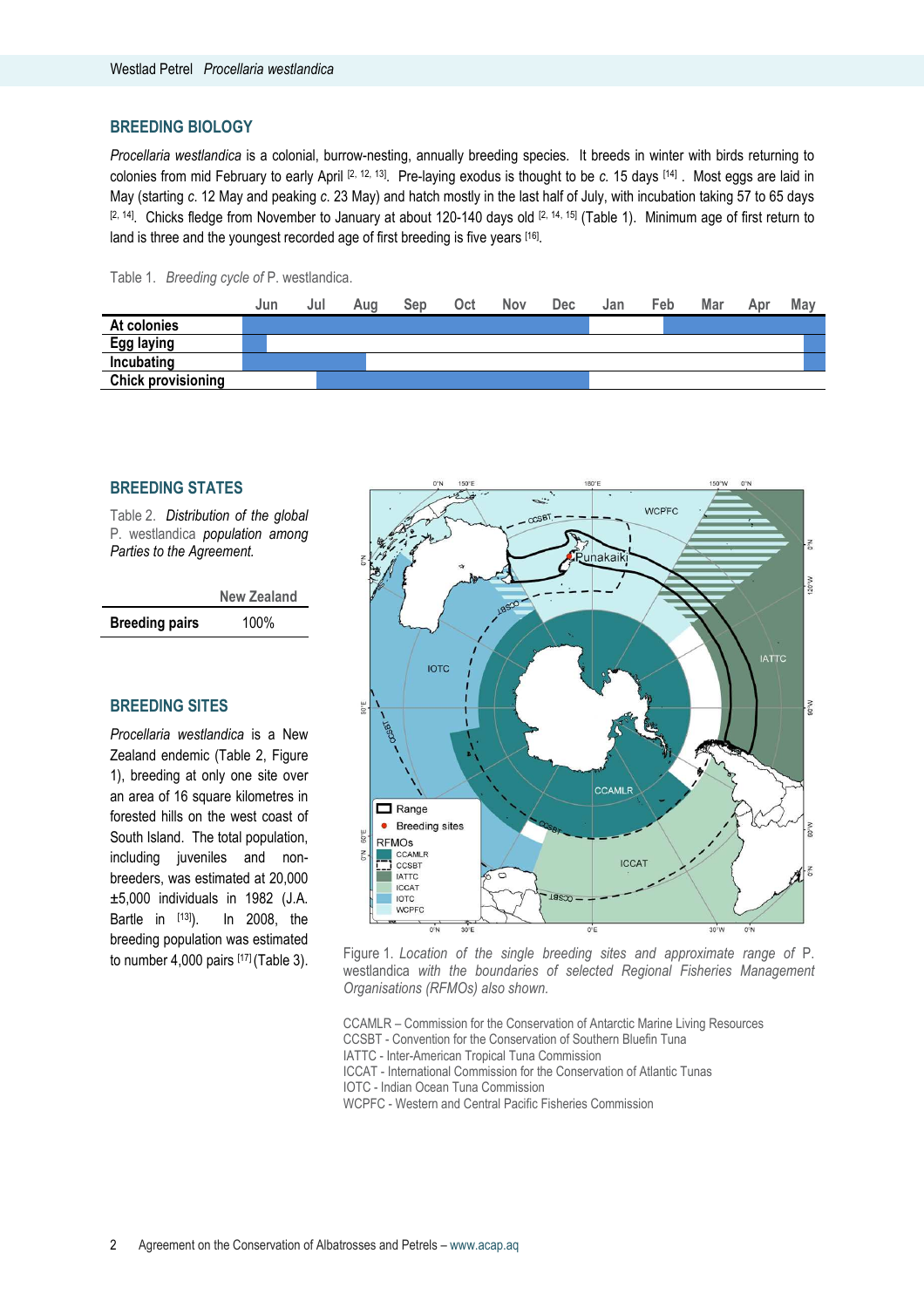Table 3. Monitoring methods and estimates of the population size (annual breeding pairs) for the single P. westlandica breeding site. See Glossary and Notes section for explanation of monitoring method codes and accuracy levels.

| <b>Breeding site location</b>   | <b>Jurisdiction</b> | <b>Years monitored</b>                                        | <b>Monitoring</b><br>method | Monitoring<br>accuracy | <b>Annual breeding</b><br>pairs (last census) |
|---------------------------------|---------------------|---------------------------------------------------------------|-----------------------------|------------------------|-----------------------------------------------|
| Punakaiki<br>45° 46'S 170° 43'E | New Zealand         | 1954-1956, 1972, 1974,<br>1976, 1982, 2003-2005,<br>2007.2008 |                             | Medium                 | c. 4,000 (2008) [17]                          |

#### CONSERVATION LISTINGS AND PLANS FOR THE BREEDING SITES

#### International

None

#### New Zealand

Punakaiki

- Paparoa National Park National Parks Act 1980 [18]
- **Specially Protected Area Conservation Act 1987** [19]

#### POPULATION TRENDS

The breeding range of P. westlandica is thought to have been more extensive in the past, with Holocene fossils of the species found 10 km to the north of the current distribution [20]. Jackson (1958) [12] carried out the first survey in 1955 and estimated between 3,000 adults and 3,000 pairs by counting returning birds and estimating the number of subcolonies. Best and Owen (1976) [21] however, estimated the number of occupied burrows to be less than 1,000 from a count of 818 in 1974. Based on data collected in 1982, Bartle (1993 in [13]) suggested that an average of 2,000 pairs bred in any one year. More recent surveys estimated 4,291 breeding burrows in 2003-2005, out of a total of 14,162 burrows found, including in previously unrecorded colonies [22]. Based on surveys carried out in 2007-2008 at 10 of the 26 sites visited in 2003-2005, the mean number of occupied burrows was estimated at 2,436 (95% Confidence Interval 1,205-3,666). Data collection at the remaining 16 small sites will continue in 2011, and based on the 2003-2005 counts, another 1,300 occupied burrows may exist in these areas [17]. This would confirm a global P. westlandica population of approximately 4,000 annual breeding pairs [17]. However, as the methodologies are not comparable between any of the past surveys, population trends are unknown.

Table 4. Summary of population trend data for P. westlandica at the single breeding site.

| Location  | <b>Current monitoring</b> | <b>Trend years</b> | % average<br>change per year | Trend   | $%$ of<br>population |
|-----------|---------------------------|--------------------|------------------------------|---------|----------------------|
| Punakaiki | ves                       | $\blacksquare$     | -                            | Unknown | -                    |

The most recent average breeding success rate of 62% between 1995 and 2002 is similar to the range recorded in P. parkinsoni, another New Zealand endemic [23, 24], and higher than those recorded for P. aequinoctialis on several subantarctic islands [25, 26, 27]. Adult survival for breeding birds is also higher than for either of the congeners [23, 25] .

Table 5. Demographic data for the single P. westlandica breeding site.

| Location                      | <b>Mean breeding success</b>                                                                                                                                                                                   | Juvenile survival | Adult survival (±SE)                                                                     |
|-------------------------------|----------------------------------------------------------------------------------------------------------------------------------------------------------------------------------------------------------------|-------------------|------------------------------------------------------------------------------------------|
| Punakaiki                     | 3.0%-5.7% (1970-1971) [14]<br>27% (1983-1989) [13]<br>39% (20-63%, 1976-1991) (DOC 1996 in [28])<br>59% (1990-1994) (J.A. Bartle in [13])<br>50% (38-63%, 1991-1996) [28]<br>62% ( $\pm$ 4 SE, 1995-2002) [16] | No data           | 72.6% (±17.3%, 1995-2003) <sup>1[16]</sup><br>96.5% (±3.8%, 1995-2003) <sup>2 [16]</sup> |
| <sup>1</sup> skipped-breeders |                                                                                                                                                                                                                |                   |                                                                                          |

2 breeding birds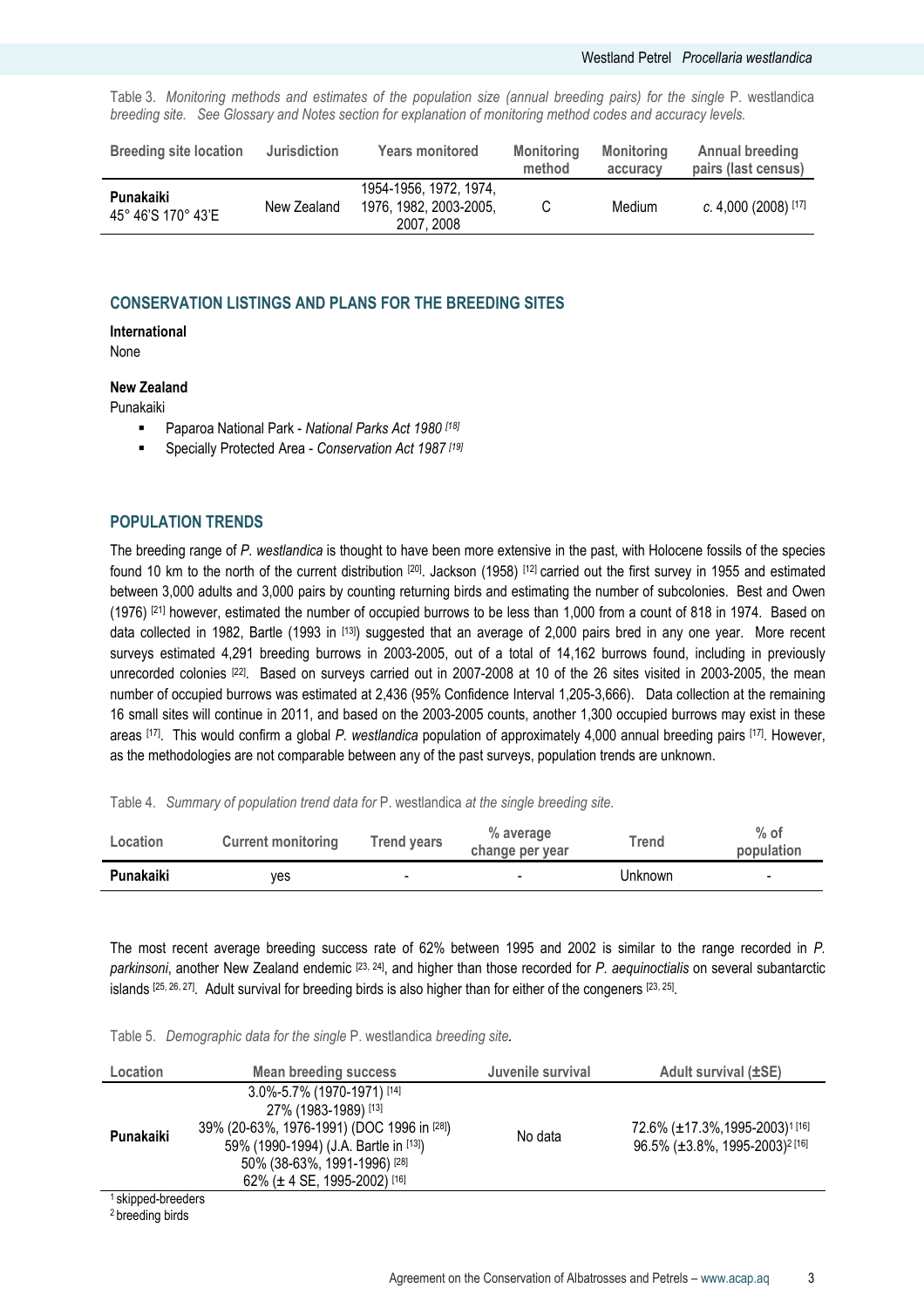#### BREEDING SITES: THREATS

The majority of the nesting colonies (75% of known burrows) is within a Specially Protected Area, with access by permit only [22]. About 20% of known burrows are within the Dick Jackson Memorial Reserve, with the remaining 5% situated on private land [11, 22] .

Table 6. Summary of known threats causing population level changes at the breeding site of P. westlandica. Table based on data submitted to the ACAP Breeding Sites Working Group in 2008.

| <b>Breeding</b> | Human       | Human |     |                        | Natural Parasite or Habitat loss or Predation by Contamination |                 |     |
|-----------------|-------------|-------|-----|------------------------|----------------------------------------------------------------|-----------------|-----|
| site            | disturbance |       |     | take disaster Pathogen | degradation                                                    | alien species   |     |
| Punakaiki       | No.         | No a  | No. | No.                    | No b                                                           | No <sup>c</sup> | No. |

<sup>a</sup> Taking of large chicks is suspected to have occurred in the past <sup>[14]</sup>.

b Cattle, goats and humans sometimes trample burrows, and grazing by cattle, goats and possums modifies the habitat and may lead to increased likelihood of landslips at the colonies [11, 13]. Birds also occasionally strike power lines when leaving or returning to the colony [11, 13]. Birds are known to be grounded when attracted to lights in near-by centres of habitation, this may be of more relevance for chicks at fledging than for other groups, and if foggy conditions occur during the fledging or breeding period, may be worse in some years than others. The level of mortality due to this threat is unknown. Efforts have been made with the local community to raise awareness of this issue and reduce exposed lighting.

c Predation by feral cats, stoats and possibly rats is known to occur, with dogs also occasionally attacking adults and chicks [11, 13]. Some stoat control efforts are in place during the breeding season [13].

#### FORAGING ECOLOGY AND DIET

There have been two studies on the diet of P. westlandica. In contrast to an earlier study where squid comprised 89.5% of items and fish 10.5% in samples collected in July 1969 [29], Freeman (1998) [30] found that the diet during chick rearing (August-October) was dominated by fish (92% of samples, 78.8 ±6.5% by weight of solids), followed by cephalopods (32% of samples, 18.7 ±6.2% by solid weight), with small amounts of Crustacea (4% of samples, 2.4 ±2.4% solid weight). Of the 12 fish families identified, Macrouridae and Myctophidae remains were the most common. Fisheries waste was the largest source of fish (80%) during the winter Hoki Macruronus novaezelandiae fishing season (August to mid-September), decreasing thereafter to 31%, as birds switched to capturing or scavenging of more natural prey and a wider variety of species. Histioteuthidae and Cranchiidae were the most common of the six cephalopod families identified.

#### MARINE DISTRIBUTION

During chick-rearing, satellitetracking data indicate foraging principally on the continental slope off the West Coast of South Island, with one trip undertaken through Cook Strait to the Chatham Rise east of South Island [31, 32] (Figure 2).



Figure 2. Satellite-tracking data of breeding adult P. westlandica (Number of tracks = 20). Map based on data contributed to the BirdLife Global Procellariiform Tracking Database.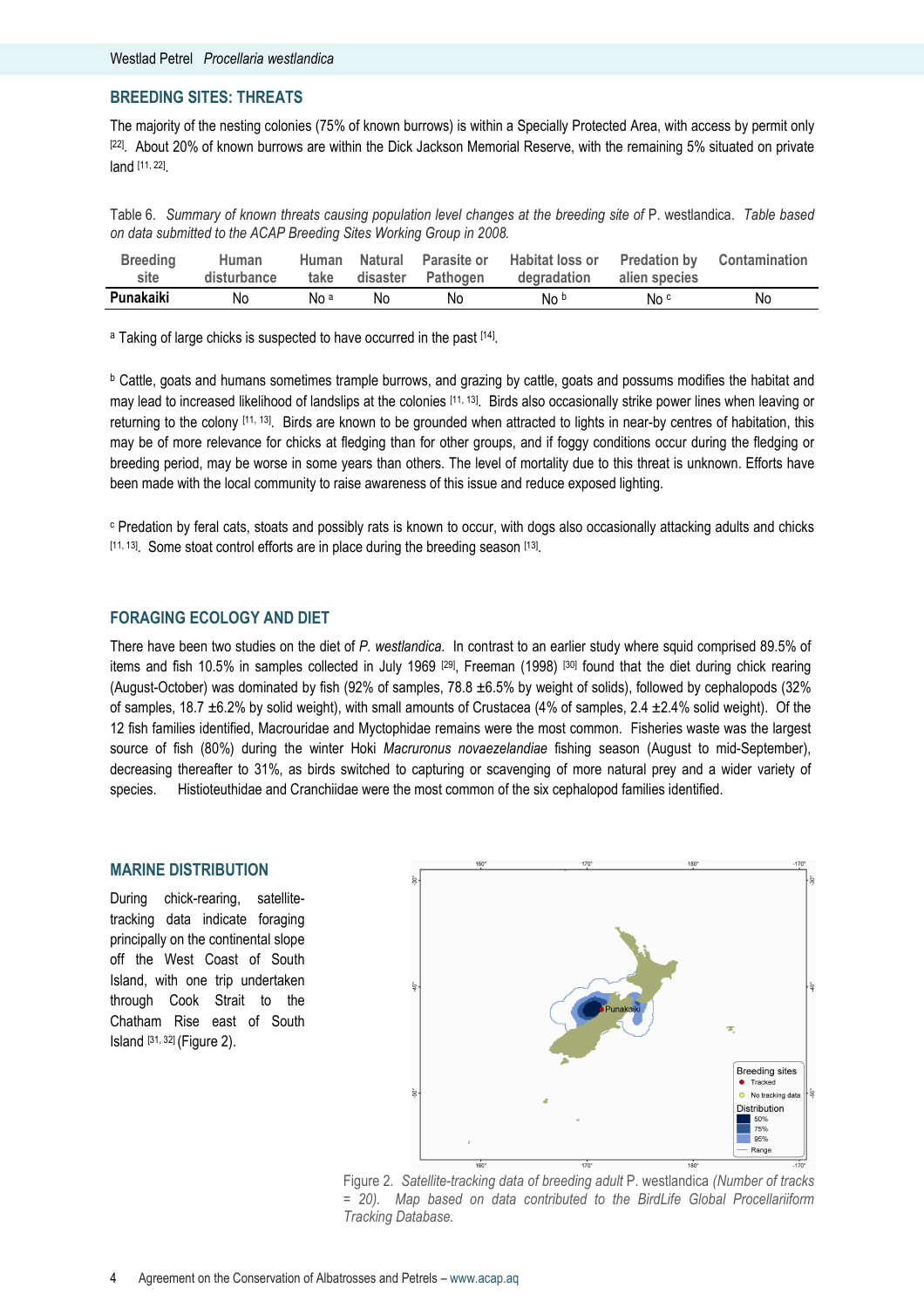The non-breeding range of P. westlandica extends east to the Humboldt Current off Chile, from 20°S to 50°S, but mostly south of 40°S, with densities highest over the continental slope  $[33]$ . Generalized additive model analyses estimated an average of 3,464 birds (95% CI 2,053-6,388) during spring/ summer in waters off Chile between 1980 and 1995 [33]. The species is also sighted off south-eastern Australia all year round, but it is considered rare in that area <sup>[2, 34]</sup>.

Procellaria westlandica overlap with four Regional Fisheries Management Organisations, but principally the WCPFC, CCSBT, and the planned South Pacific Regional Fisheries Management Organisation (SPRFMO) (Figure 1; Table 7).

Table 7. Summary of the known ACAP Range States, Regional Fisheries Management Organisations and Exclusive Economic Zones of non-ACAP countries that overlap with the marine distribution of P. westlandica.

|                                                                    | <b>Breeding and feeding</b><br>range                | <b>Foraging range</b><br>only | Few records - outside<br>core foraging range |
|--------------------------------------------------------------------|-----------------------------------------------------|-------------------------------|----------------------------------------------|
| Known ACAP Range States                                            | New Zealand                                         | Australia<br>Chile            | Peru<br>Argentina                            |
| <b>Non-ACAP Exclusive Economic Zones</b>                           |                                                     | ٠                             |                                              |
| <b>Regional Fisheries Management</b><br>Organisations <sup>1</sup> | <b>CCSBT</b><br><b>WCPFC</b><br>SPRFMO <sup>2</sup> | <b>IATTC</b>                  |                                              |

<sup>1</sup> see Figure 1 and text for list of acronyms

<sup>2</sup>not yet in force

### MARINE THREATS

As opportunistic scavengers of fishery waste [35], P. westlandica are vulnerable to interactions with fishing vessels and are infrequently observed killed on pelagic long-lines and trawl vessels in New Zealand waters [36, 37]. The species is also likely to overlap with longline fisheries off the coast of Chile. There is no record of P. westlandica bycatch in the pelagic longline swordfish fleet in the area, which operates from March to December [38], however, there have only been limited observations in this fishery. Interactions with Patagonian toothfish Dissostichus eleginoides vessels in the Humboldt Current System are also undocumented.

#### KEY GAPS IN SPECIES ASSESSMENT

Further burrow surveys in the breeding area planned for 2011 will allow more accurate population estimates for this species. The long-term monitoring of the population should continue in order to track population trends as well as annual variations in adult and juvenile survival which are at present unknown or data are limited.

Satellite and/or data logger tracking, or observations at sea of birds of different age classes and at different stages of the annual cycle is needed to determine full foraging range, overlap with fisheries and general at-sea distribution. Further study of interactions with fisheries in non-breeding foraging locations, particularly off South America, is essential to assess the degree of threat posed to the species.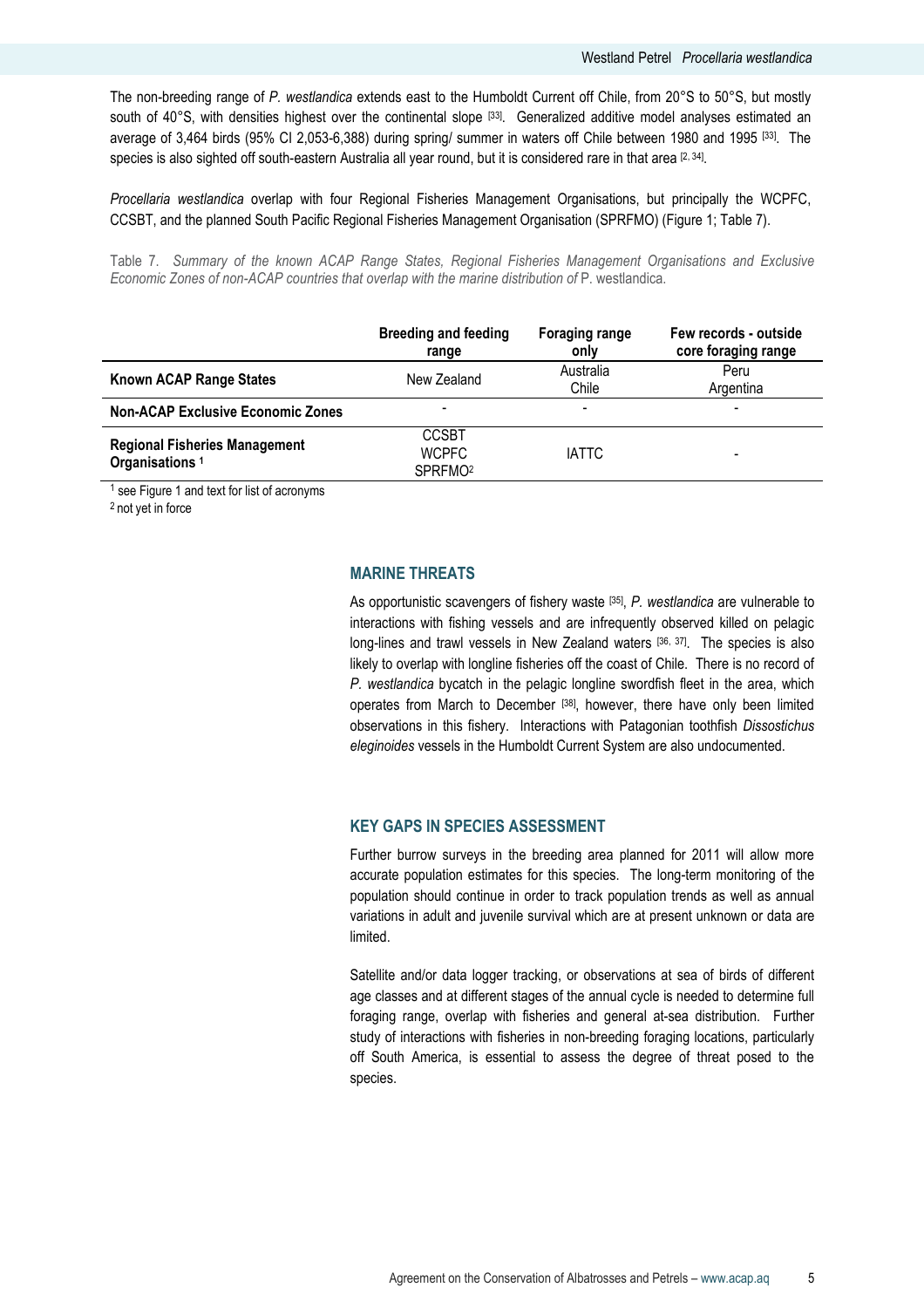#### **REFERENCES**

- 1. Falla, R.A. 1946. An undescribed form of the black petrel. Records of the Canterbury Museum 5: 111-113.
- 2. Marchant, S. and Higgins, P.J., eds. 1990. Handbook of Australian, New Zealand, and Antarctic Birds. Vol. 1 Ratites to Ducks. Oxford University Press: Melbourne. 1536 pp.
- 3. Agreement on the Conservation of Albatrosses and Petrels. http://www.acap.aq.
- 4. IUCN. 2010. 2010 IUCN Red List of Threatened Species. Version 2010.3. www.iucnredlist.org
- 5. Bonn Convention. Convention on the Conservation of Migratory Species of Wild Animals. http://www.cms.int/
- 6. Australian Government Environment Protection and Biodiversity Conservation Act. 1999. http://www.deh.gov.au/epbc/
- 7. Department of Environment and Heritage. 2006. Threat Abatement Plan for the incidental catch (or bycatch) of seabirds during oceanic longline fishing operations operations http://www.environment.gov.au/biodiversity/threatened/tapapproved.html
- 8. Subsecretaría de Pesca. 2006. Plan de Acción Nacional para reducir las capturas incidentales de aves en las pesquerías de palangre (PAN-AM/CHILE). 26 pp. www.subpesca.cl/mostrararchivo.asp?id=5768
- 9. New Zealand Government. New Zealand Wildlife Act 1953, No 31. http://www.legislation.govt.nz/act/public/1953/0031/latest/DLM276814.ht ml?search=ts\_act\_wildlife\_resel&sr=1
- 10. Miskelly, C.M., Dowding, J.E., Elliott, G.P., Hitchmough, R.A., Powlesland, R.G., Robertson, H.A., Sagar, P.M., Scofield, R.P., and Taylor, G.A. 2008. Conservation status of New Zealand birds, 2008. Notornis 55: 117-135.
- 11. Taylor, G.A. 2000. Action plan for seabird conservation in New Zealand. Part A: threatened seabirds. Threatened Species Occasional Publication No. 16. Department of Conservation. Wellington.
- 12. Jackson, R. 1958. The Westland Petrel. Notornis 7: 230-233.
- 13. Lyall, J., Taylor, G.A., and Adams, L. 2004. Westland petrel (taiko) recovery plan 2004-14. Department of Conservation, New Zealand.
- 14. Baker, A.J. and Coleman, J.D. 1977. The breeding cycle of the Westland Black Petrel (Procellaria westlandica). Notornis 24: 211-231.
- 15. Brooke, M. 2004. Albatrosses and petrels across the world. Oxford: Oxford University Press. 499 pp.
- 16. Waugh, S.M., Doherty, P.F., Freeman, A.N.D., Adams, L., Woods, G.C., Bartle, J.A., and Hedley, G.K. 2006. Demography of Westland Petrels (Procellaria westlandica), 1995-2003. Emu 106: 219-226.
- 17. Baker, B., Cunningham, R., Hedley, G., and King, S. 2008. Data collection of demographic, distributional and trophic information on the Westland petrel to allow estimation of effects of fishing on population viability. Unpublished report prepared for the Ministry of Fisheries PRO2006-01H. Latitude 42 Environmental Consultants. Kettering, Australia.
- 18. New Zealand Government. 1980. National Parks Act 1980. http://www.legislation.govt.nz/act/public/1980/0066/latest/DLM36963.htm l?search=ts\_act\_National+Parks+Act+1980\_resel&sr=1
- 19. New Zealand Government. 1987. Conservation Act 1987. http://www.legislation.govt.nz/act/public/1987/0065/latest/DLM103610.ht ml?search=ts\_act\_Conservation+Act+1987\_resel&sr=1
- 20. Worthy, T.H. and Holdaway, R.N. 1993. Quaternary Fossil Faunas from Caves in the Punakaiki Area, West-Coast, South-Island, New-Zealand. Journal of the Royal Society of New Zealand 23: 147-254.
- 21. Best, H.A. and Owen, K.L. 1976. Distribution of breeding sites of the Westland Petrel (Procellaria westlandica). Notornis 23: 233-242.
- 22. Wood, C. Undated. Westland Petrel (Procellaria westlandica) colony and burrow distribution survey 2003-2005. Unpublished Report. New Zealand Department of Conservation. Punakaiki field base.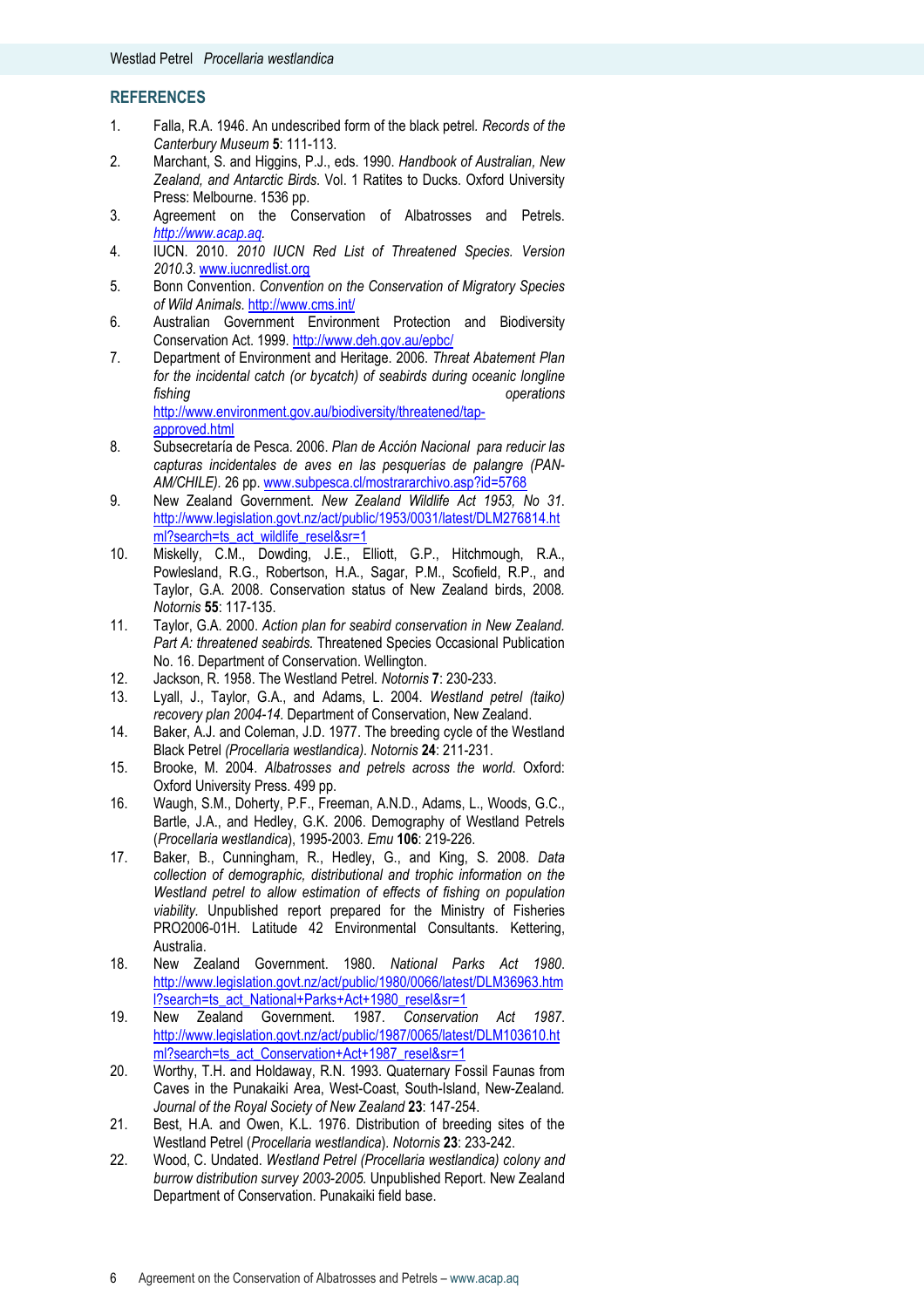- 23. Bell, E.A., Sim, J.L., and Scofield, R.P. 2007. Demographic parameters of the black petrels (Procellaria parkinsoni). DOC Research and Development Series 273. Department of Conservation. Wellington.
- 24. Imber, M.J. 1987. Breeding ecology and the conservation of the black petrel (Procellaria parksoni). Notornis 34: 19-39.
- 25. Barbraud, C., Marteau, C., Ridoux, V., Delord, K., and Weimerskirch, H. 2008. Demographic response of a population of white-chinned petrels Procellaria aequinoctialis to climate and longline fishery bycatch. Journal of Applied Ecology 45: 1460-1467.
- 26. Berrow, S.D., Croxall, J.P., and Grant, S.D. 2000. Status of whitechinned petrels Procellaria aequinoctialis Linnaeus 1758, at Bird Island, South Georgia. Antarctic Science 12: 399-405.
- 27. Jouventin, P., Bried, J., and Micol, T. 2003. Insular bird populations can be saved from rats: a long-term experimental study of white-chinned petrels Procellaria aequinoctialis on Ile de la Possession (Crozet archipelago). Polar Biology 26: 371-378.
- 28. Freeman, A.N.D. and Wilson, K.-J. 2002. Westland petrels and hoki fishery waste: opportunistic use of a readily available resource? Notornis 49: 139-144.
- 29. Imber, M.J. 1976. Comparison of prey of the black Procellaria petrels of New Zealand. New Zealand Journal of Marine and Freshwater Research 10: 119-130.
- 30. Freeman, A.N.D. 1998. Diet of Westland Petrels Procellaria westlandica: The importance of fisheries waste during chick-rearing. Emu 98: 36-43.
- 31. Freeman, A.N.D., Nicholls, D.G., Wilson, K.-J., and Bartle, J.A. 1997. Radio- and satellite-tracking Westland Petrels Procellaria westlandica. Marine Ornithology 25: 31-36.
- 32. Freeman, A.N.D., Wilson, K.-J., and Nicholls, D.G. 2001. Westland Petrels and the Hoki fishery: determining co-occurrence using satellite telemetry. Emu 101: 47-56.
- 33. Spear, L.B., Ainley, D.G., and Webb, S.W. 2005. Distribution, abundance, habitat use and behaviour of three Procellaria petrels off South America. Notornis 52: 88-105.
- 34. Baker, G.B., Gales, R., Hamilton, S., and Wilkinson, V. 2002. Albatrosses and petrels in Australia: a review of their conservation and management. Emu 102: 71-97.
- 35. Freeman, A.N.D. 1997. The influence of Hoki fishing vessels on Westland Petrel (Procellaria westlandica) distribution at sea. Notornis 44: 159-164.
- 36. Waugh, S.M., MacKenzie, D.I., and Fletcher, D. 2008. Seabird bycatch in New Zealand trawl and longline fisheries 1998-2004. Papers and Proceedings of the Royal Society of Tasmania 142: 45-66.
- 37. Conservation Services Programme. 2008. Summary of autopsy reports for seabirds killed and returned from observed New Zealand fisheries: 1 October 1996 - 30 September 2005, with specific reference to 2002/03, 2003/04, 2004/05. DOC Research and Development Series 291. Department of Conservation. Wellington. 110 pp.
- 38. BirdLife Global Seabird Programme. 2008. Albatross Task Force Annual Report 2007. Royal Society for the Protection of Birds, The Lodge, Sandy, Bedfordshire, UK.

#### COMPILED BY

Wiesława Misiak ACAP Secretariat

#### **CONTRIBUTORS**

Susan Waugh BirdLife Global Seabird Programme

Mark Tasker Vice Chair, ACAP Advisory Commitee

ACAP Bycatch Working Group Contact: Barry Baker barry.baker@latitude42.com.au

ACAP Breeding Sites Working Group Contact: Richard Phillips raphil@bas.ac.uk

ACAP Status and Trends Working Group Contact: Rosemary Gales Rosemary.Gales@dpiw.tas.gov.au

ACAP Taxonomy Working Group Contact: Michael Double Mike.Double@aad.gov.au

BirdLife International, Global Seabird Programme Contact: Cleo Small

Cleo.Small@rspb.org.uk Maps: Frances Taylor Tracking Data Contributors: David Nicholls (Chisholm Institute), Amanda Freeman, K-J. Wilson (Lincoln University).

## RECOMMENDED CITATION

Agreement on the Conservation of Albatrosses and Petrels. 2011. ACAP Species assessment: Westland Petrel Procellaria westlandica. Downloaded from http://www.acap.aq on 9 February 2011.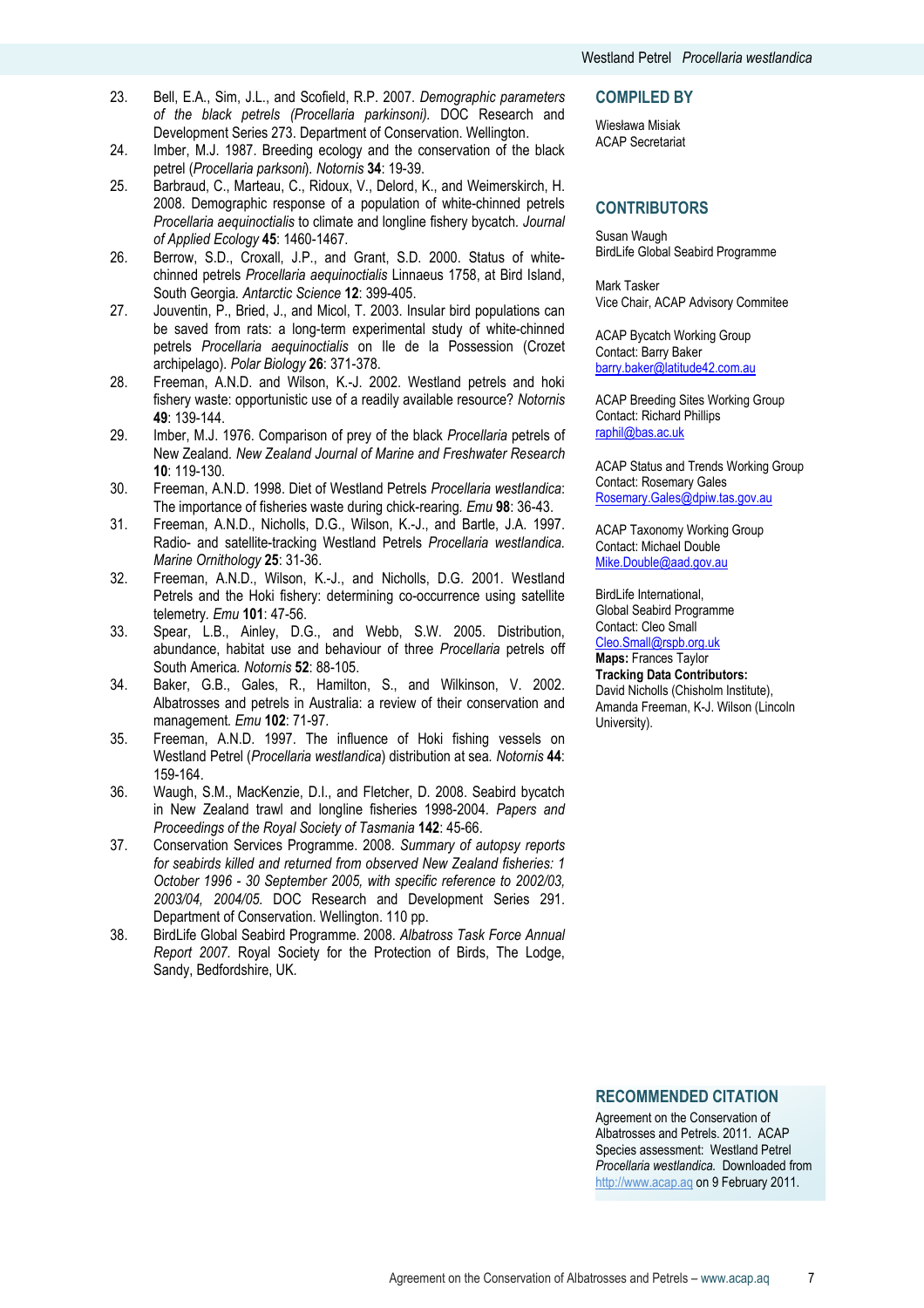# GLOSSARY AND NOTES

#### Years.

The "split-year" system is used. Any count (whether breeding pairs or fledglings) made in the austral summer (e.g. of 1993/94) is reported as the second half of this split year (i.e. 1994).

The only species which present potential problems in this respect are *Diomedea* albatrosses, which lay in December-January, but whose fledglings do not depart until the following October-December. In order to keep records of each breeding season together, breeding counts from e.g. December 1993-January 1994 and productivity counts (of chicks/fledglings) of October-December 1994 are reported as 1994.

If a range of years is presented, it should be assumed that the monitoring was continuous during that time. If the years of monitoring are discontinuous, the actual years in which monitoring occurred are indicated.

#### (ii) Methods Rating Matrix (based on NZ rating system)

#### **METHOD**

A Counts of nesting adults (Errors here are detection errors (the probability of not detecting a bird despite its being present during a survey), the "nest-failure error" (the probability of not counting a nesting bird because the nest had failed prior to the survey, or had not laid at the time of the survey) and sampling error).

B Counts of chicks (Errors here are detection error, sampling and nest-failure error. The latter is probably harder to estimate later in the breeding season than during the incubation period, due to the tendency for egg- and chick-failures to show high interannual variability compared with breeding frequency within a species).

C Counts of nest sites (Errors here are detection error, sampling error and "occupancy error" (probability of counting a site or burrow as active despite it's not being used for nesting by birds during the season).

D Aerial-photo (Errors here are detection errors, nest-failure error, occupancy error and sampling error (error associated with counting sites from photographs), and "visual obstruction bias" - the obstruction of nest sites from view, always underestimating numbers).

E Ship- or ground- based photo (Errors here are detection error, nest-failure error, occupancy error, sampling error and "visual obstruction bias" (the obstruction of nest sites from view from low-angle photos, always underestimating numbers)

- Unknown
- G Count of eggs in subsample population

H Count of chicks in subsample population and extrapolation (chicks x breeding success - no count of eggs)

#### RELIABILITY

- 1 Census with errors estimated<br>2 Distance-sampling of represe
- 2 Distance-sampling of representative portions of colonies/sites with errors estimated
- 3 Survey of quadrats or transects of representative portions of colonies/sites with errors estimated
- 4 Survey of quadrats or transects without representative sampling but with errors estimated
- 5 Survey of quadrats or transects without representative sampling nor errors estimated
- 6 Unknown

#### (iii) Population Survey Accuracy

High Within 10% of stated figure;

Medium Within 50% of stated figure;

Low Within 100% of stated figure (eg coarsely assessed via area of occupancy and assumed density) Unknown

#### (iv) Population Trend

Trend analyses were run in TRIM software using the linear trend model with stepwise selection of change points (missing values removed) with serial correlation taken into account but not overdispersion.

#### (v) Productivity (Breeding Success)

Defined as proportion of eggs that survive to chicks at/near time of fledging unless indicated otherwise